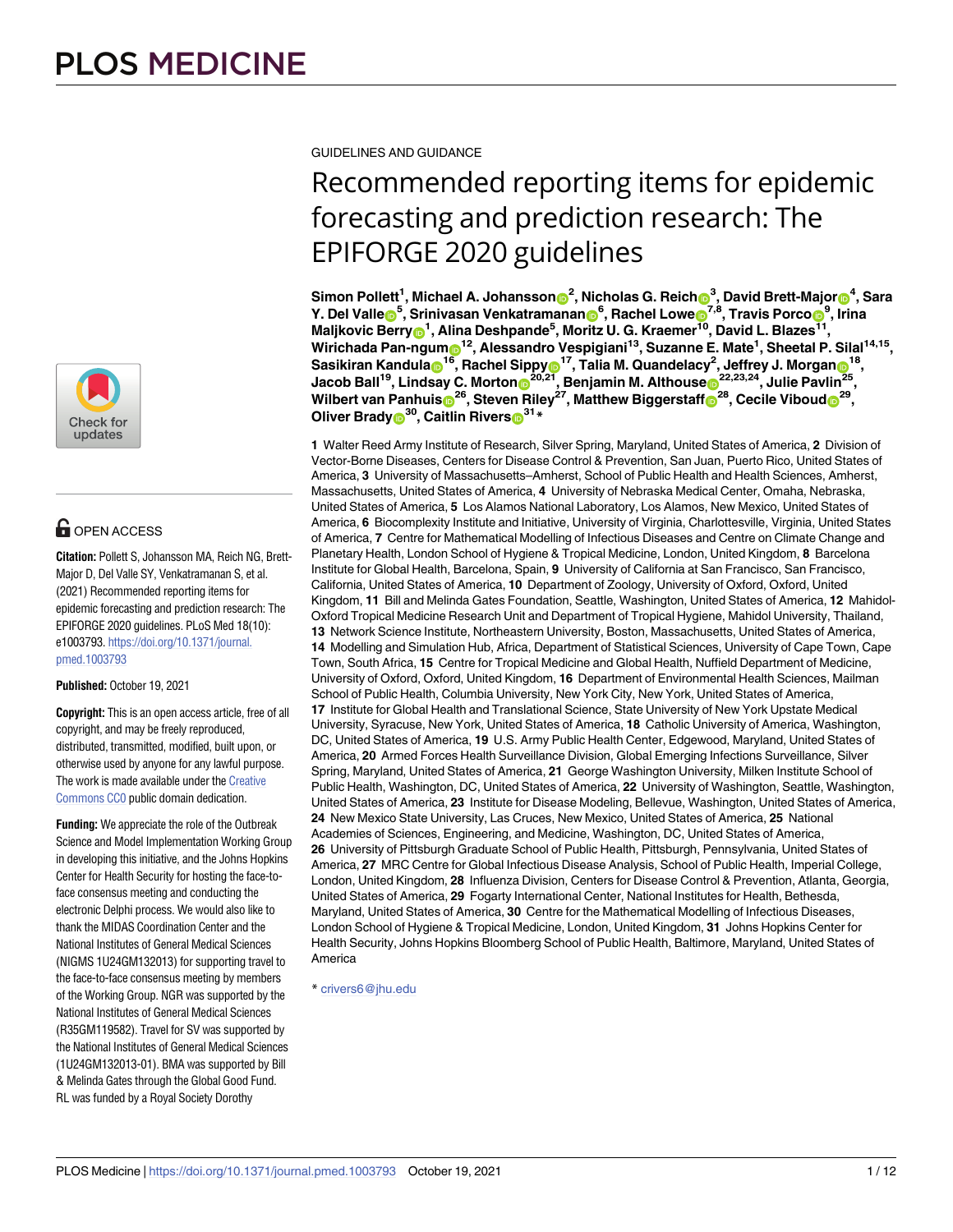<span id="page-1-0"></span>Hodgkin Fellowship. The funders had no role in study design, data collection and analysis, decision to publish, or preparation of the manuscript.

**Competing interests:** The authors have declared that no competing interests exist.

## Abstract

#### **Background**

The importance of infectious disease epidemic forecasting and prediction research is underscored by decades of communicable disease outbreaks, including COVID-19. Unlike other fields of medical research, such as clinical trials and systematic reviews, no reporting guidelines exist for reporting epidemic forecasting and prediction research despite their utility. We therefore developed the EPIFORGE checklist, a guideline for standardized reporting of epidemic forecasting research.

## **Methods and findings**

We developed this checklist using a best-practice process for development of reporting guidelines, involving a Delphi process and broad consultation with an international panel of infectious disease modelers and model end users. The objectives of these guidelines are to improve the consistency, reproducibility, comparability, and quality of epidemic forecasting reporting. The guidelines are not designed to advise scientists on how to perform epidemic forecasting and prediction research, but rather to serve as a standard for reporting critical methodological details of such studies.

## **Conclusions**

These guidelines have been submitted to the EQUATOR network, in addition to hosting by other dedicated webpages to facilitate feedback and journal endorsement.

## **Introduction**

The importance of infectious disease epidemic forecasting and prediction research is underscored across decades of communicable disease outbreaks. Epidemic forecasts are valuable for seasonal pathogens, for example, influenza and dengue  $[1-3]$ , in addition to international health public emergencies and other epidemics such as the Zika, chikungunya, and Ebola virus epidemics [[4–9\]](#page-9-0). Most recently, the Coronavirus Disease 2019 (COVID-19) pandemic has illustrated the importance of robust, transparent epidemic forecasting and prediction research for risk communication, decision-making, preparedness, and response [\[10,11](#page-9-0)]. Arguably, predictions form an essential part of the scientific method itself [[12](#page-9-0)].

Other fields of medical research, such as clinical trials and systematic reviews, have widely used study reporting checklists, for example, the CONSORT and PRISMA guidelines [\[13\]](#page-9-0). Such checklists improve the interpretation, evaluation, and reproduction by other scientists and stakeholders, including public health decision-makers, journal editors, and journal reviewers. Indeed, many journals mandate that reporting checklists are completed prior to manuscript submission and publication, which has led to demonstrable improvements in study reporting [\[14,15](#page-9-0)]. Although principles for policy-driven communication of models for neglected tropical disease programs have been discussed [[16](#page-10-0)], a recent systematic review noted no reporting guidelines exist specifically for epidemic forecasting and prediction research [\[17\]](#page-10-0). The need for epidemic forecasting reporting guidelines is underscored by a review of Zika forecasting and prediction research, which noted methodological reproducibility, accessibility, and incorporation of uncertainty in these published predictions varied [\[8](#page-9-0)].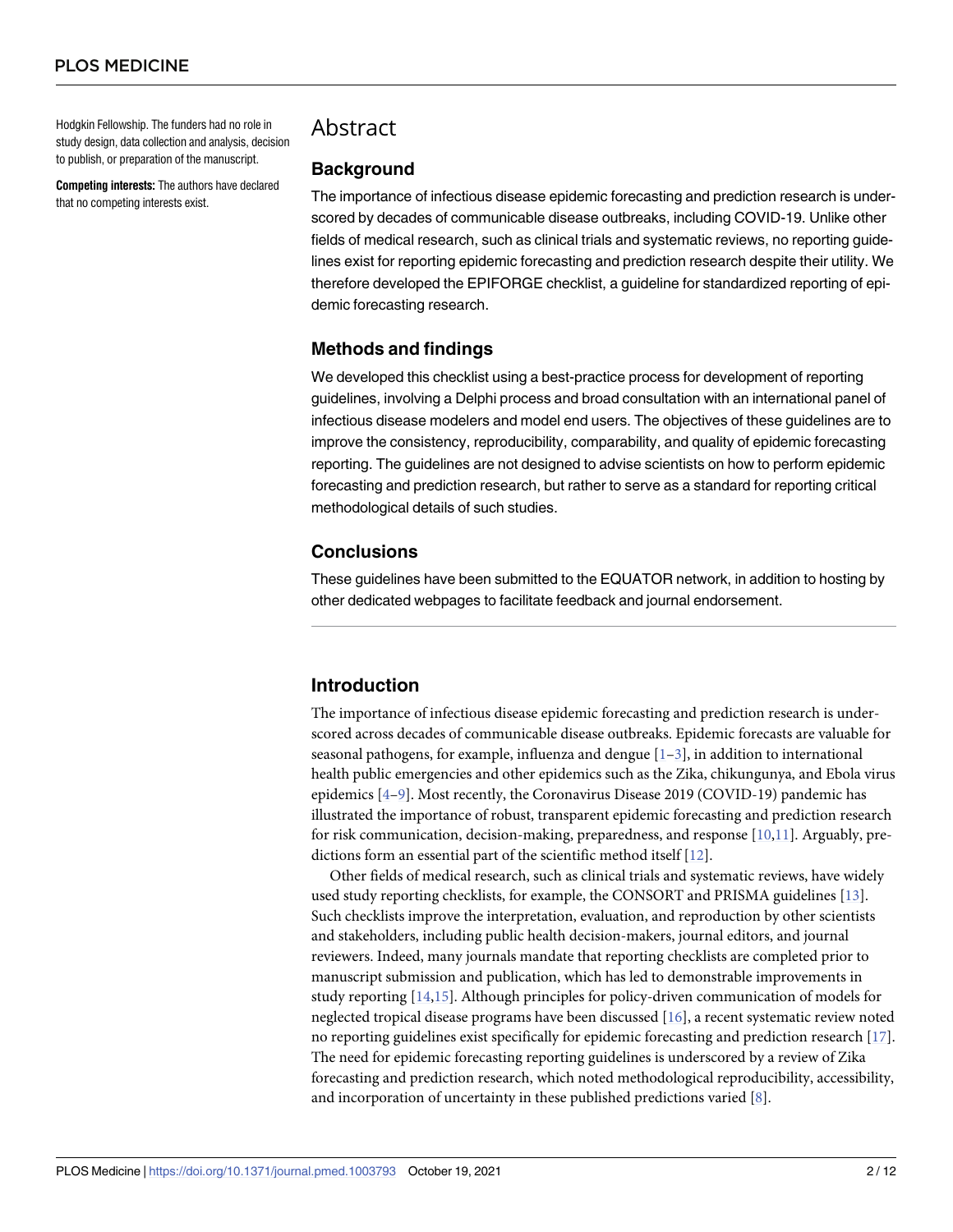<span id="page-2-0"></span>To address this gap, we developed the EPIFORGE checklist, the first known set of epidemic forecasting reporting guidelines. This checklist was developed through a well-established process for developing guidelines for research reporting, involving a Delphi process and broad consultation with an international panel of infectious disease modelers and model end users [\[18,19\]](#page-10-0). The objectives of these guidelines are to improve the consistency, reproducibility, comparability, and quality of epidemic forecasting reporting. Here, we describe our guidelines development process and the resulting checklist. The EPIFORGE checklist is not designed to advise scientists how to perform epidemic forecasting and prediction research, but rather serve as a set of standards to ensure critical aspects of these studies are reported in a standardized way.

#### **Methods**

We followed health research reporting guideline development best practice as outlined in the EQUATOR toolkit and by Moher and colleagues [[18](#page-10-0),[19](#page-10-0)] and summarized in full in the Supporting information (S1 [Text\)](#page-8-0). Briefly, The EPIFORGE guideline concept was registered at the EQUATOR network, and a steering committee ( $n = 6$ ) formed to develop a guideline development protocol. Members from this steering committee had already identified a case study that prompted the need for EPIFORGE and conducted a systematic review to ensure no epidemic forecasting reporting guideline existed [\[17\]](#page-10-0). The EPIFORGE steering committee formulated an initial draft checklist of 20 reporting items during 2 teleconferences. This draft checklist was the input for an iterative Delphi consensus process. A total of 69 Delphi panelists were invited, and 46 participated in this process (S1 [Table\)](#page-8-0). During 3 initial rounds of Delphi consultations via email (September, October, and December 2019), panelists graded each checklist item on a scale of 1 through 10 (a score of 1 was defined as "not important," and a score of 10 was defined as "very important"), with an emphasis on voting based on the concept of the item (rather than the wording). Checklist items with a mean score  $\geq$ 8 were retained for the final reporting checklist, items with a mean score *<*5 were dropped, and items with a mean score 5 to 7 were kept for further discussion at a final face-to-face consensus meeting (January 2020). Additional items were added by Delphi participants during the first 2 email Delphi rounds.

#### **Results**

[Table](#page-3-0) 1 presents the final consensus checklist items, including reporting elements on study goals, data sources, model characteristics and assumptions, model evaluation, and study generalizability. Below, we elaborate and explain each item:

#### **A. Overall study description and goals**

**Item 1: Describe the study as forecast or prediction research in at least the title or abstract.** These guidelines primarily refer to forecasting research, but the principles are applicable to prediction research more broadly and can be used for these other study types. Forecasting research has been defined as research that "*typically offers quantitative statements about an event*, *outcome*, *or trend that has not yet been observed*, *conditional on data that has been observed*," whereas prediction research is broader and has been defined as a field, which "*may refer to models that examine the mechanistic drivers of epidemiological characteristics* . . .. *as well as studies that estimate epidemiological characteristics with inherent forecasting value*, *such as*  $R_0$ " [\[17\]](#page-10-0). As the 2 terms may be conflated by studies, we recommend that the study is described as a forecast or prediction research in at least the title or abstract (for example, [[20](#page-10-0)– [22\]](#page-10-0)). While limiting to the terms "forecast," "forecasting," or "prediction" may be too restrictive, we believe that limiting the number of terms is important to enable findability (accurate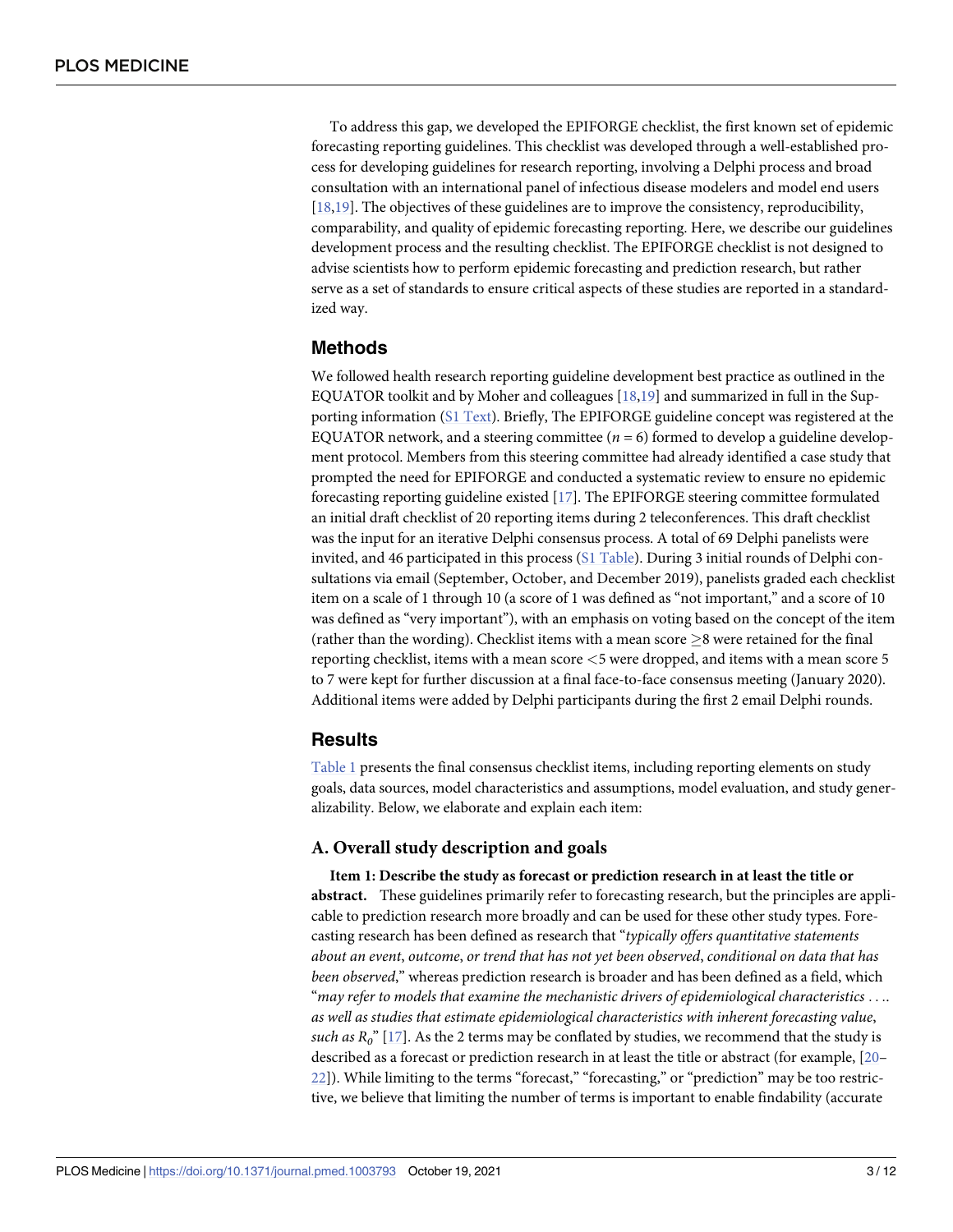| <b>Section of</b><br>manuscript | #              | <b>Checklist item</b>                                                                                                                                      | <b>Reported on</b><br>page <sup>a</sup> |
|---------------------------------|----------------|------------------------------------------------------------------------------------------------------------------------------------------------------------|-----------------------------------------|
| Title/Abstract                  | 1              | Describe the study as forecast or prediction research in at least the title or<br>abstract                                                                 |                                         |
| Introduction                    | $\overline{2}$ | Define the purpose of study and forecasting targets                                                                                                        |                                         |
| Methods                         | 3              | Fully document the methods                                                                                                                                 |                                         |
| Methods                         | $\overline{4}$ | Identify whether the forecast was performed prospectively, in real time,<br>and/or retrospectively                                                         |                                         |
| Methods                         | 5              | Explicitly describe the origin of input source data, with references                                                                                       |                                         |
| Methods                         | 6              | Provide source data with publication, or document reasons as to why this<br>was not possible                                                               |                                         |
| Methods                         | 7              | Describe input data processing procedures in detail                                                                                                        |                                         |
| Methods                         | 8              | State and describe the model type, and document model assumptions, including references                                                                    |                                         |
| Methods                         | 9              | Make the model code available, or document the reasons why this was<br>not possible                                                                        |                                         |
| Methods                         | 10             | Describe the model validation, and justify the approach                                                                                                    |                                         |
| Methods                         | 11             | Describe the forecast accuracy evaluation method used, with justification                                                                                  |                                         |
| Methods                         | 12             | Where possible, compare model results to a benchmark or other<br>comparator model, with justification of comparator choice                                 |                                         |
| Methods                         | 13             | Describe the forecast horizon, with justification of its length                                                                                            |                                         |
| Results                         | 14             | Present and explain uncertainty of forecasting results                                                                                                     |                                         |
| Results <sup>b</sup>            | 15             | Briefly summarize the results in nontechnical terms, including a<br>nontechnical interpretation of forecast uncertainty                                    |                                         |
| Results                         | 16             | If results are published as a data object, encourage a time-stamped<br>version number                                                                      |                                         |
| Discussion                      | 17             | Describe the weaknesses of the forecast, including weaknesses specific to<br>data quality and methods                                                      |                                         |
| Discussion                      | 18             | If the research is applicable to a specific epidemic, comment on its<br>potential implications and impact for public health action and decision-<br>making |                                         |
| Discussion                      | 19             | If the research is applicable to a specific epidemic, comment on how<br>generalizable it may be across populations                                         |                                         |

<span id="page-3-0"></span>**[Table](#page-2-0) 1. EPIFORGE 2020 checklist.**

<sup>a</sup>This column refers to where key reporting considerations are included in a manuscript.

<sup>b</sup>A break-out box may be a preferred location.

<https://doi.org/10.1371/journal.pmed.1003793.t001>

returns on searches) in the literature and may assist in standardizing nomenclature across the field.

Epidemic forecasts may be conflated with projections, simulations, or scenario analyses [\[4,10](#page-9-0)[,20\]](#page-10-0), which may or may not be fundamentally different in nature. Here, we refer to forecasts and predictions as predictions of what *will* happen. Other valuable research focuses on projections, simulations, or scenario analyses, which can be framed as "what if" scenarios, i.e., what would happen *conditionally* under certain conditions or assumptions (including, for example, assumptions of no interventions or no control of an epidemic, or assumptions of long-term seasonality and varied population immunity) [\[23,24\]](#page-10-0). Forecasts often refer to more shorter-term predictions [\[23\]](#page-10-0). Many of the reporting principles in this guideline may also be useful for projections, simulations, or scenario analyses.

**Item 2: Define the purpose of study and forecasting targets.** Clearly identifying the research objectives is a fundamental element of any scientific study and is a feature of many other research reporting guidelines [\[19\]](#page-10-0). We recommend that forecasting targets (i.e., each specific observable outcome being forecasted such as a 2-week-ahead incidence, peak week,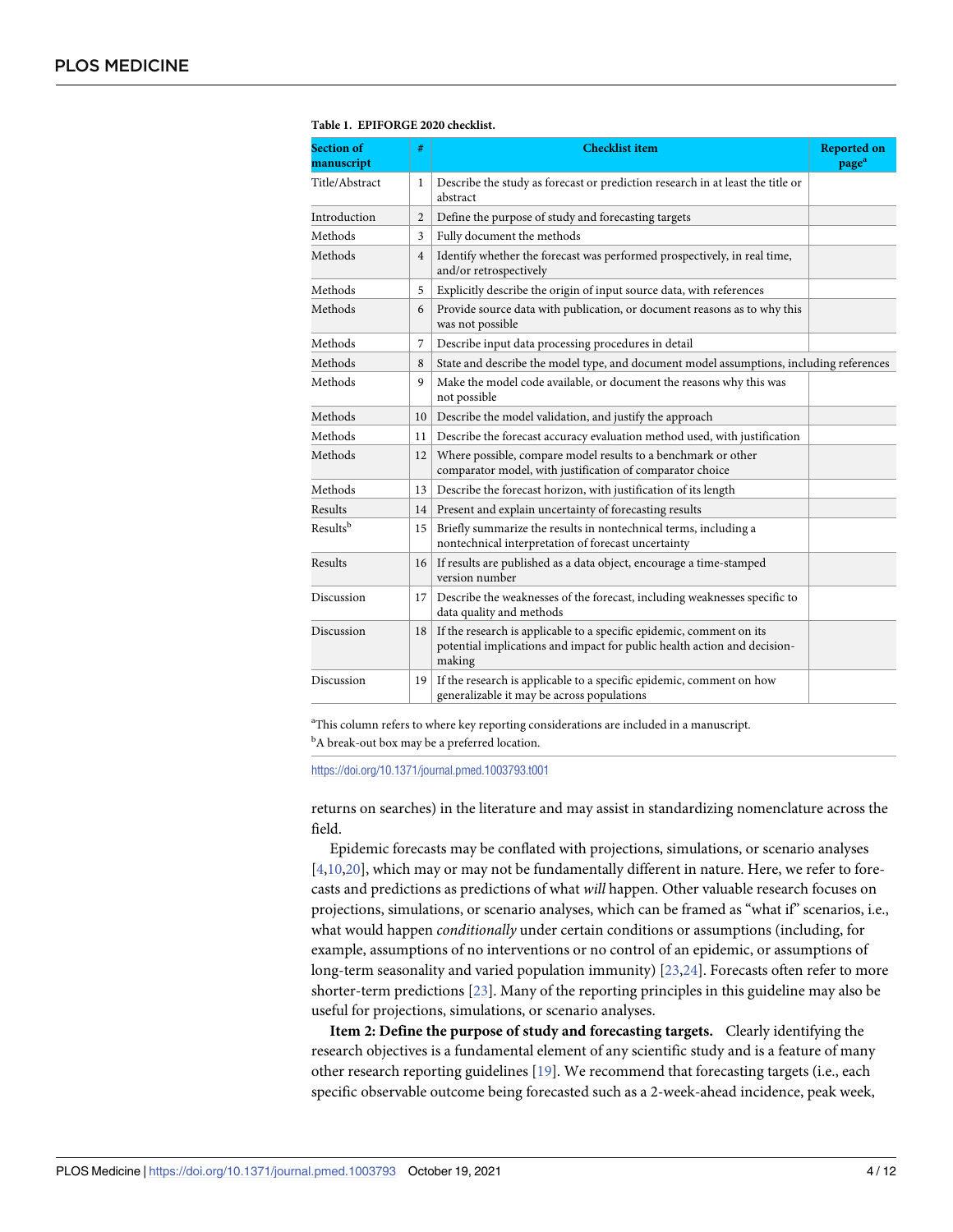<span id="page-4-0"></span>observation of at least 1 case) should be defined in the introduction section, and, ideally, also in the abstract (for example, [[21](#page-10-0),[22,25\]](#page-10-0)).

**Item 3: Fully document the methods.** Methods documentation is essential to any scien-tific study and follows general best practice for the reporting of other research study types [\[19\]](#page-10-0). We recommend that forecasting methods should include a full description of the model that enables reproducibility, the method of fitting parameters to data (for example, maximum likelihood with function if nonstandard, Bayesian methods), and—where relevant—underlying epidemic model assumptions (see also **Item 8**). For example, [\[20\]](#page-10-0).

**Item 4: Identify whether the forecast was performed prospectively, in real time, and/or retrospectively.** We recommend that it is identified whether the forecast was performed prospectively, in real time, and/or retrospectively (for example, [\[22\]](#page-10-0)). This item is necessary for interpreting results of forecasting accuracy and may aid in determining whether authors were blinded to a hold-out set (out-of-sample set) of data used for any model validations. See also **Item 16** for recommendations on time-stamping the results of forecasts.

#### **B. Data description**

**Item 5: Explicitly describe the origin of input source data, with references.** We recommend that the origin of the input source data is provided (for example,  $[21,26]$  $[21,26]$ ). This item is essential for study reproducibility and is a minimum requirement for any manuscript, even if full study data cannot be publicly shared (see **Item 6**). For all data types—including laboratory assay, case counts, demographic data, and nontraditional data streams (for example, internet event-based data signals)—the authors should include sufficient references to be able to identify the input data [\[27\]](#page-10-0) and ideally a persistent and unique identifier that resolves to the (meta) data (for example, [[6](#page-9-0)]).

**Item 6: Provide source data with publication, or document reasons as to why this was not possible.** We recommend that source data are made available. Provision of source data improves forecast reproducibility. Sharing of source data used in forecasts (for example, [[1\]](#page-9-0)) facilitates other complementary studies, including those which may independently validate forecasts and methods. Limitations on data sharing during epidemics is a known challenge [\[28\]](#page-10-0). We are aware of efforts to establish codes of conduct for data sharing during public health emergencies [\[29\]](#page-10-0) but recognize the wide range of logistical and other barriers to data sharing during outbreaks [\[28,30](#page-10-0)]. Therefore, we suggest at a minimum reporting of the reasons for not providing source data with forecast publication. Several major biomedical journals now routinely require authors to provide deidentified data [[31](#page-10-0)]. When data are provided, we recommend inclusion of a data dictionary and/or structured metadata in a standardized format.

**Item 7: Describe input data processing procedures in detail.** We recommend that the input data processing procedures are described in detail (for example, [\[21,22\]](#page-10-0)). This is an important feature for study reproducibility. Preprocessing procedures may include recoding and imputation of missing observations, identification and management of extreme outliers and influential data points, and functional transformations such as data normalization. Provision of data preprocessing code may also be useful.

#### **C. Model characteristics**

**Item 8: State and describe the model type, and document model assumptions, including references.** We recommend that the model type is stated and described, and the model assumptions documented (for example, [\[21,22](#page-10-0)]). This is critical for study reproducibility, and it allows interpretation of model output in the context of any assumptions presented. Describing model parameter values and assumptions, with references, further allows other researchers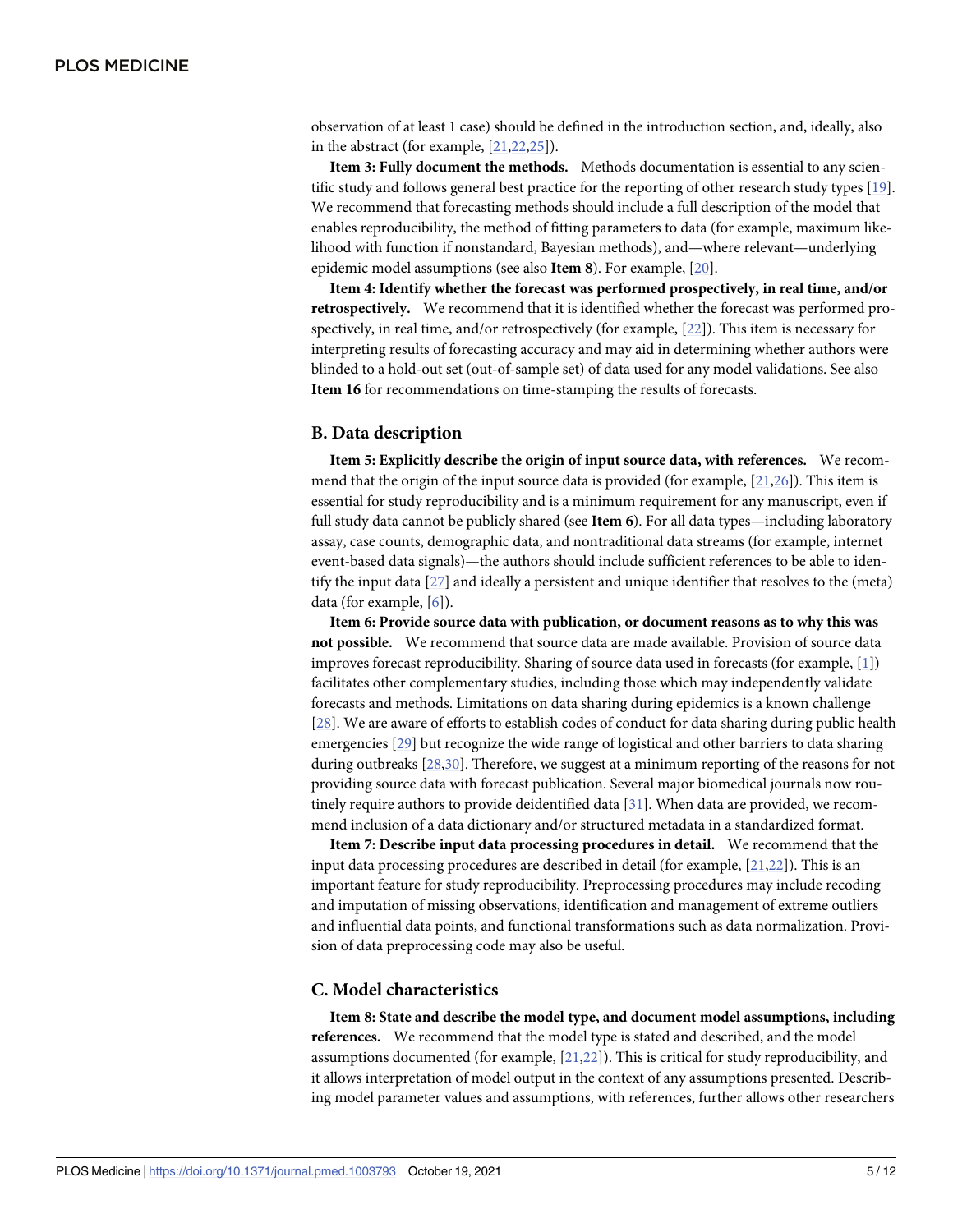<span id="page-5-0"></span>to use cited parameter values in their own work (after careful consideration), and this may expedite forecasting efforts in a public health emergency. For an ongoing epidemic, if the model makes specific assumptions about current and future interventions and their impact, they need to be stated with appropriate justification. Model types may include mechanistic or statistical representation of disease transmission; models may also be classified as stochastic or deterministic models. These are just some of several classifications of model types [[32](#page-10-0)]. We do not propose a categorization scheme for model types in these guidelines due to the wide range of model type nomenclature that is often heterogeneously used by modelers. Developing such a schema could be the subject of future research.

**Item 9: Make the model code available, or document the reasons why this is not possible.** We recommend that model code is made available. Providing model code improves research reproducibility, especially if accompanied by documentation, and may facilitate the rapid conduct of other studies addressing the same or similar study question(s), especially during a public health emergency. Some forecasting studies already have provided model code during public health emergencies of international concern [\[6](#page-9-0)[,33\]](#page-10-0). Infectious disease modelers have also made the point that publication of model code may permit direct comparisons of model performance in real time by external groups [[7](#page-9-0)]. We emphasize that providing model code is strongly encouraged. There are valid reasons for why researchers may not be able to provide model code, including possible intellectual property concerns (this potential consideration has been illustrated in the artificial intelligence modeling field more broadly, for example, [[34](#page-10-0)]), or specific concerns about potential misuse (i.e., using the forecasting model as a "black box" without understanding its principles and limitations). In cases where code is not made available, we propose that authors provide a brief justification for why this is the case. This may assist in future studies that seek to identify and mitigate barriers to sharing forecast model code during public health emergencies. A clear statement of model code availability will also allow journals to screen submissions for this feature.

#### **D. Model evaluation**

**Item 10: Describe the model validation, and justify the approach.** We recommend describing the model validation method and justifying the approach. Forecast model validation is critical to ensure accuracy of results and usefulness of models, and it also encourages trust in the results and methods by other researchers, journal reviewers, journal editors, and end users. Forecasting research should indicate if cross-validation or out-of-sample validation was performed, the data used for validation, how many models were considered at each stage of validation, the time span of validation (with justification), and whether the researchers were blinded to the external validation dataset (for example, through a prospective design like a forecast challenge or other real-time forecasting exercise) [[2](#page-9-0),[5](#page-9-0),[35](#page-10-0)[–37\]](#page-11-0).

**Item 11: Describe the forecast accuracy evaluation method used, with justification.** We recommend that the forecast accuracy evaluation method is described and justified. Forecast and prediction research studies may include point predictions (for example, mean number of expected cases) or a full probability distribution of the outcome of interest. It is important that the metric of validation accuracy is both clearly defined and justified, thereby allowing forecast performance to be robustly evaluated and compared between studies when using the same data. Examples include [\[22\]](#page-10-0).

**Item 12: Where possible, compare results to a benchmark or other comparator model, with justification of comparator choice.** We recommend that the forecast results are compared to a benchmark or other comparator model, and the comparator model choice justified. Benchmark models may include relatively simple models such as autoregression or seasonal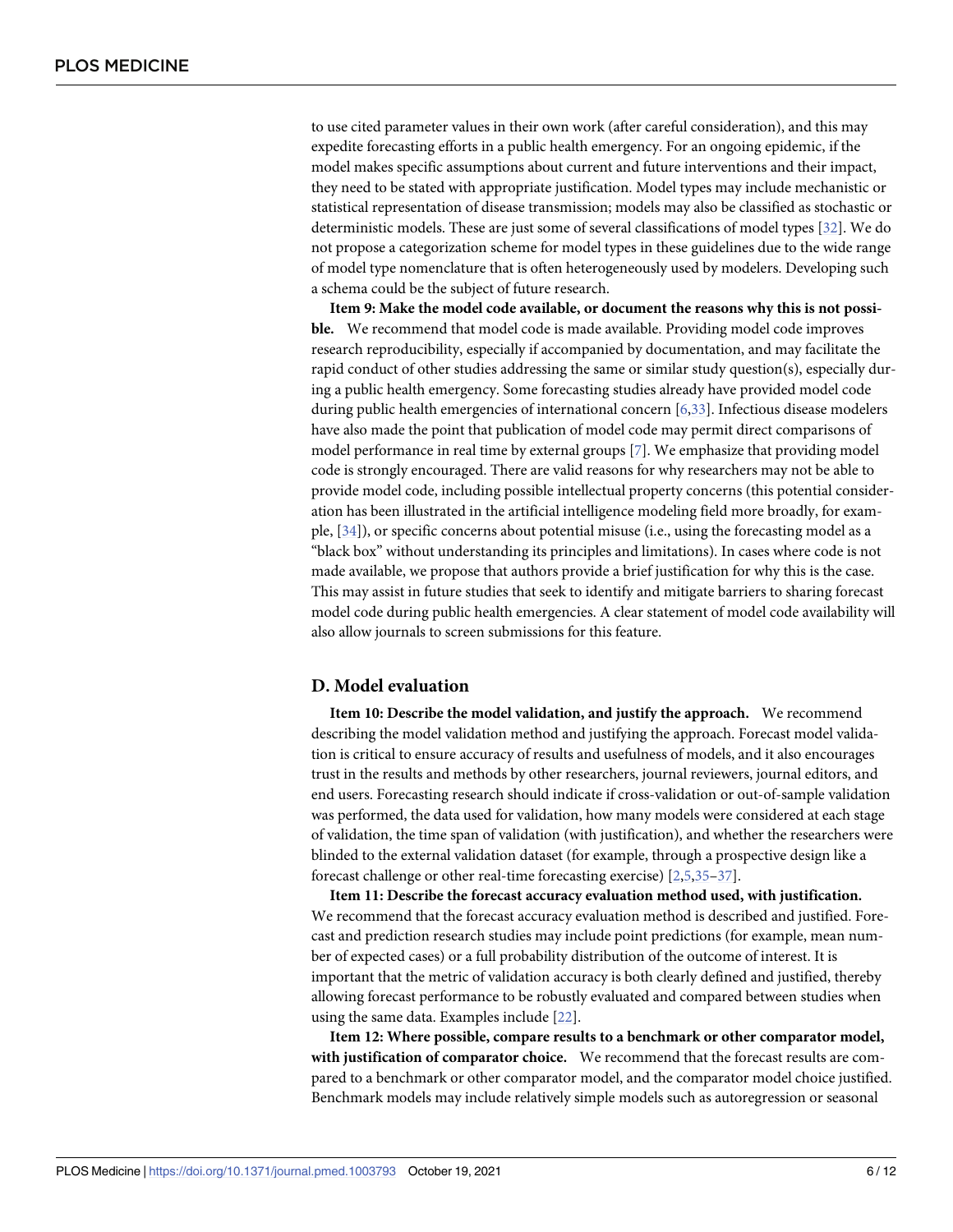<span id="page-6-0"></span>averages [\[38\]](#page-11-0). These comparisons are important to mitigate the risk of model misspecification and may also provide a "common sense" interpretation of forecast value compared to intuitive benchmarks such as an autoregression model with a 1-week lag time [\[39](#page-11-0)–[41](#page-11-0)]. If there are other published models for the specific forecasting target or type of target that demonstrate significant improvement compared to simpler models, those forecasts should be used as the comparator to the extent possible [[20\]](#page-10-0). Comparison may include formal statistical comparisons with established methods (for example, Diebold-Mariano tests or permutation tests) [[42,43\]](#page-11-0). For emerging pathogens with novel disease traits and novel forecasting targets, such benchmark models may not be readily available.

**Item 13: Describe the forecast horizon, with justification of its length.** We recommend that the forecast horizon is described, and its length justified (for example, [\[21\]](#page-10-0)). Presenting forecast accuracy and precision with increasing lead times allows for an evaluation of a forecast's usefulness over operationally relevant timescales. We suggest justification of the forecast horizon to avoid inadvertent misrepresentation of model accuracy and precision and to communicate the inherent limits of forecasts that may break down over longer forecast horizons [\[38,41\]](#page-11-0).

**Item 14: Present and explain uncertainty of forecasting results.** We recommend that uncertainty in the forecasting results is presented and explained. Uncertainty is a fundamental consideration in developing and interpreting epidemic forecasting and prediction research. Uncertainty can arise from parameters, assumptions, model choice, lack of knowledge about the epidemiology of the disease, or variability in the data itself. Qualitative and/or quantitative estimates of uncertainty can be incorporated into forecasting research through using probabilistic forecast methods, uncertainty intervals around point estimates (for example, prediction or credibility intervals), sensitivity or scenario analyses, or description of the uncertainty in the model parameters. We recommend that the estimates of uncertainty are clearly described in at least the results, and, ideally, also referred to in the discussion and the abstract. Examples include [\[20,22\]](#page-10-0).

## **E. Translation of results for public health practice, interpretability, and generalizability**

**Item 15: Briefly summarize the results in nontechnical terms, including a nontechnical interpretation of forecast uncertainty.** We recommend that the results are summarized in nontechnical terms. Adequately reporting and explaining model forecasts is critical for a wide range of readers, including public health decision-makers and the media. Forecasts can be misinterpreted, especially when uncertainty is not explicitly and clearly communicated with a broad audience in mind. We propose that a lack of appropriate communication about these inherent caveats in forecasting science may lead to skepticism of forecasting by important end users (such as decision-makers), the media, and the general public. We recommend a brief nontechnical summary of forecasting research results, as already required by several major biomedical journals for a range of research fields [[44](#page-11-0)], and including a nontechnical interpretation of forecast uncertainty. Examples include [\[45,46\]](#page-11-0).

**Item 16: If results are published as a data object, encourage a time-stamped version number.** In general, we recommend that results, i.e., the raw forecast data themselves and summaries of these data, are made available as a public data object. This reporting recommendation serves multiple purposes. First, it allows searching and aggregating of forecast results by a standardized object nomenclature. Second, it ensures that forecasts are truly prospective, when claimed to be so. Third, it permits clear communication of when forecasts are updated (for instance, as parameter estimates are refined, or as new data becomes available). We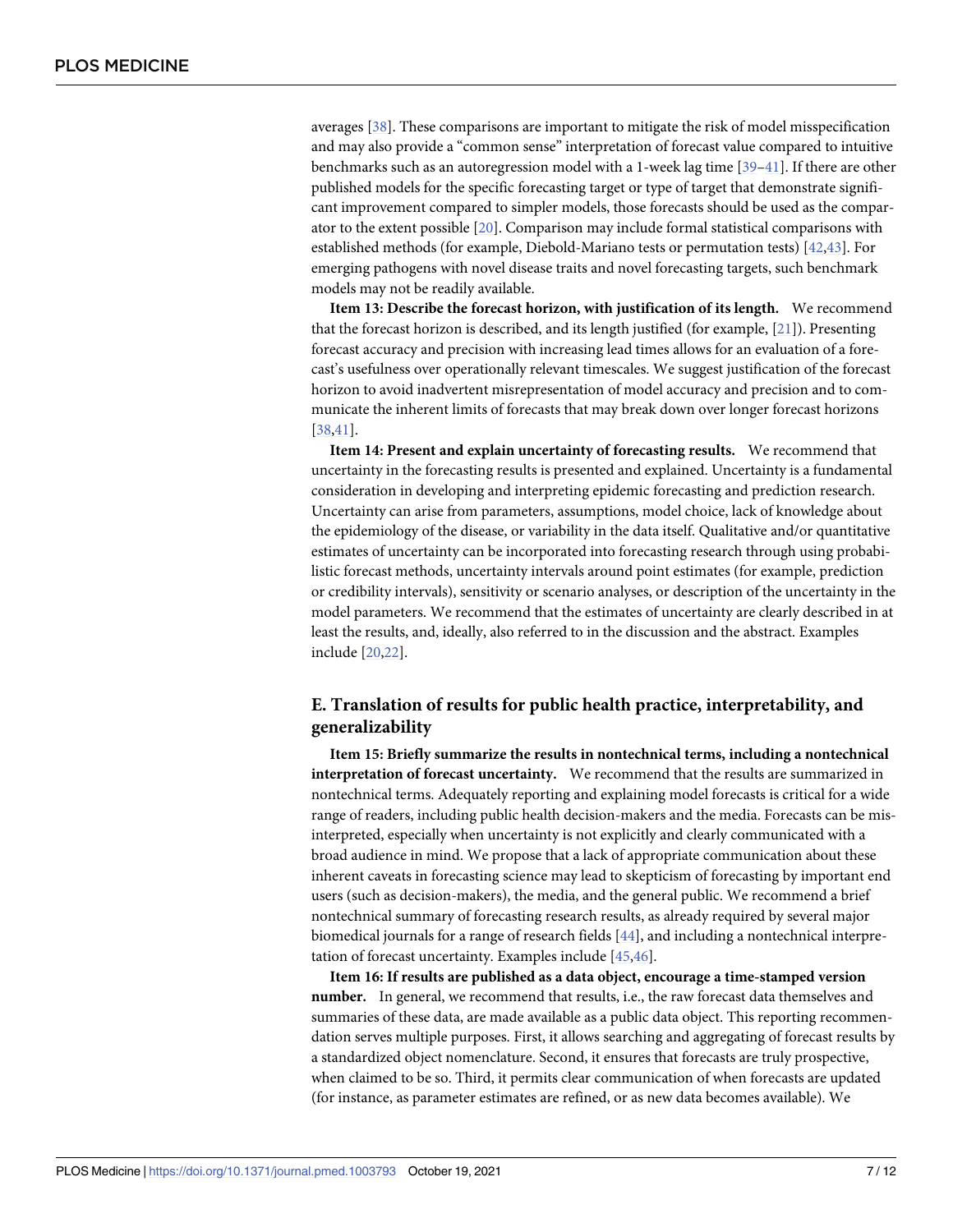<span id="page-7-0"></span>recommend assigning a unique and persistent identifier to the time-stamped and versioned data object, such as a digital object identifier (DOI). This practice could extend to web-based forecasting tools linked to the publication also.

**Item 17: Describe the weaknesses of the forecast, including weaknesses specific to data quality and methods.** We recommend that the weaknesses in the forecast be described. Limitations can include data quality (for example, heterogeneity in sampling over time and across populations, diagnostic limitations, or case selection bias), parameter uncertainty, model misspecification, or limitations in generalizability. No model is a complete representation of reality, and much can be gleaned about a forecasting model's utility from knowing its limitations or simplifying assumptions. It is important to note that identifying methodological weaknesses in forecasts does not necessarily mean that they lack credibility. Rather, highlighting such weaknesses may inform data needs, lead to improvements of forecasts, and assist in interpretation of forecast results during public health decision-making. For example, [[22](#page-10-0),[46](#page-11-0)].

**Item 18: If the forecast research is applicable to a specific epidemic, comment on its potential implications and impact for public health action and decision-making.** When forecasting research is intended to be applicable to a specific outbreak or epidemic, we propose that the potential implications of the forecast for that specific epidemic need to be described, including whether it has a possible impact on public health action or decision-making. Framing the discussion of results in this context is essential for model end users and may assist in ensuring that model developers are addressing the right research questions from the outset. For example, [\[22\]](#page-10-0).

**Item 19: If the forecast research is applicable to a specific epidemic, comment on how generalizable it may be across populations.** When forecasting research is intended to be applicable to a specific outbreak or epidemic, researchers should describe the generalizability of results between countries, regions, populations, and perhaps even pathogens, together with the rationale for why (for example, [\[22\]](#page-10-0)). A forecast's accuracy or applicability in one setting may not translate to others due to inherent differences in healthcare capacity, population demography, disease ecology, socioeconomic factors, and data availability and reliability.

## **Conclusions**

We present the first guidelines for standard reporting of epidemic forecasting research, comprising 19 preferred items in a checklist. We stress that the objectives of these guidelines are intended to improve the epidemic forecasting reporting consistency and reproducibility, as well as comparability and quality. They serve as a set of standards to ensure that critical aspects of these studies are adequately reported and are not intended to advise scientists on how to perform epidemic forecast and prediction research. We note that our Delphi process also led to several checklist items, which pertain to the translation of forecasting results for public health practice.

The primary target audience of these guidelines is scientists using models to forecast infectious disease epidemics as a means to ensure that critical reporting items are included in published manuscripts. While this checklist may also serve as a means of ensuring standardization of infectious disease modeling quality among this group, it is distinct from other structured consensus documents, which have focused on modeling principles or made recommendations for reporting of other types of modeling studies [[47–50\]](#page-11-0). The secondary target audience of these guidelines include model users (for example, those in operational public health and policy), journal peer reviewers, journal editors, and epidemiology training programs. We encourage formal endorsement by modeling groups and broad adoption by biomedical journals who already require completion of reporting checklists for manuscript submissions, including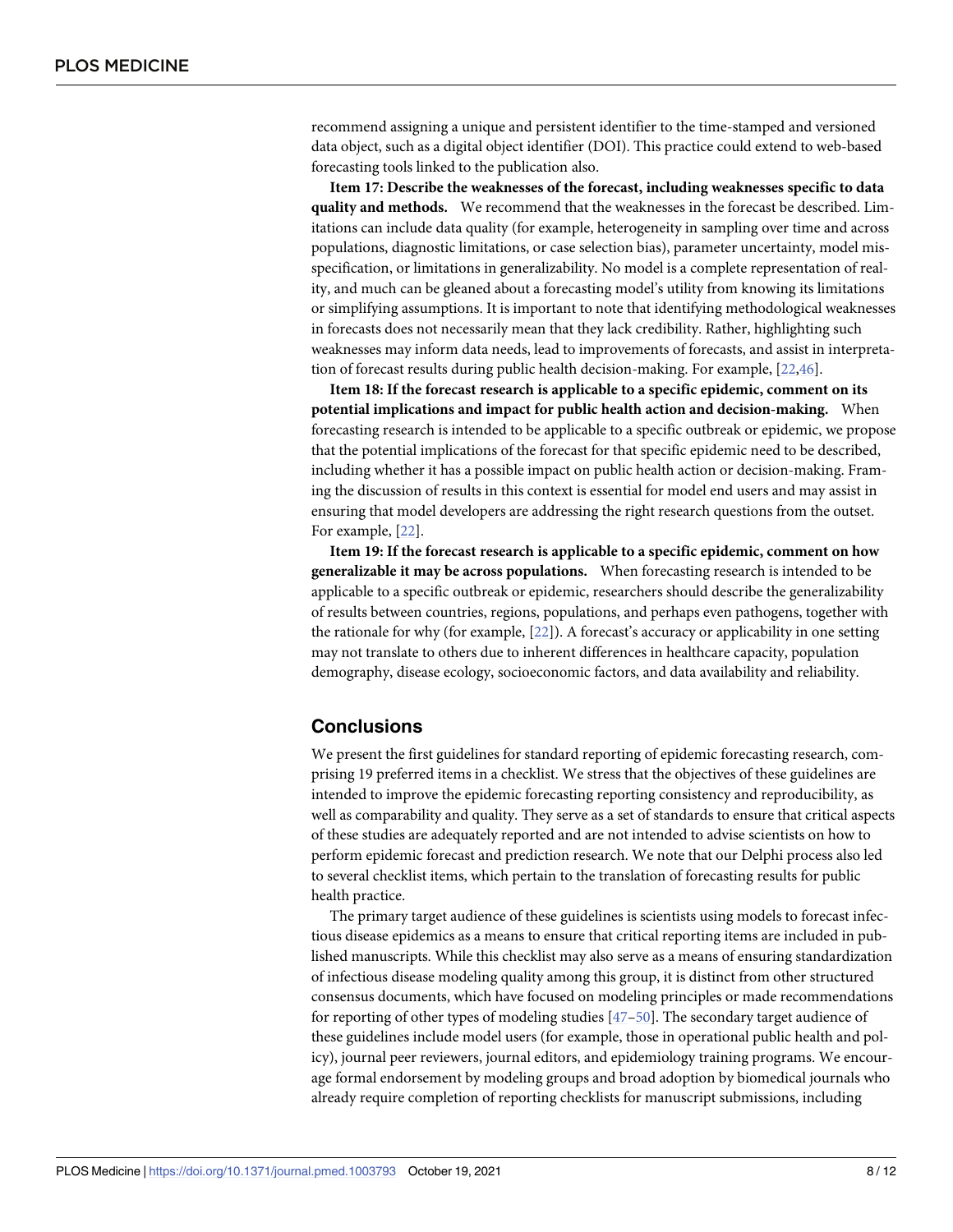<span id="page-8-0"></span>clinical trials and systematic reviews [\[51\]](#page-11-0). While our guidelines were developed with peerreviewed published research papers in mind, these could be applied to epidemic forecasting research reported elsewhere.

Research reporting guidelines do need to be subfield specific to be pragmatic and useful (for this reason the EQUATOR website references over 440 guidelines), but it is worth comparing our final guidelines to others medical reporting guidelines, which have been widely implemented, such as CONSORT and PRISMA [\[14\]](#page-9-0). Like EPIFORGE, these guidelines identify the study type, define the study objectives, comment on study limitations, aid in interpreting the validity of the results, and discuss generalizability of the findings.

Our approach to development of this checklist has some limitations. While the major strength of the EPIFORGE guidelines is the use of a structured Delphi process across a range of stakeholders, this resulted in a number of valuable reporting considerations suggested by the Delphi panel, which were not included after the consensus process. We noted several items suggested by the Delphi panel that were not ultimately voted in. These covered a range of topics and may not be applicable to all forecasting and prediction research. We include these items as a supporting appendix for general consideration in the field of reporting forecasting and prediction research, and these may be reconsidered in future versions of the EPIFORGE reporting guidelines (S2 Table). Future versions should also seek to identify other items which through a new Delphi process.

While the development process involved broad consultation, we encourage broad and frank feedback and critique. Feedback will be valuable in updating future iterations of these guidelines, which are intended to be dynamic and responsive to the ongoing needs of epidemic forecasters and end users, including those involved in COVID-19 research and response. These guidelines have been submitted to the EQUATOR Network webpage, in addition to dedicated webpages to facilitate feedback and journal endorsement ([[20–22\]](#page-10-0); [https://](https://midasnetwork.us/) [midasnetwork.us/\)](https://midasnetwork.us/), following examples from other guidelines [\[14\]](#page-9-0).

## **Supporting information**

**S1 [Text](http://journals.plos.org/plosmedicine/article/asset?unique&id=info:doi/10.1371/journal.pmed.1003793.s001). Full description of methods.** (DOCX)

**S1 [Table.](http://journals.plos.org/plosmedicine/article/asset?unique&id=info:doi/10.1371/journal.pmed.1003793.s002) Delphi panel members.** (DOCX)

**S2 [Table.](http://journals.plos.org/plosmedicine/article/asset?unique&id=info:doi/10.1371/journal.pmed.1003793.s003) Other reporting considerations not included into the final reporting checklist.** (DOCX)

## **Acknowledgments**

We appreciate the role of the Outbreak Science and Model Implementation Working Group in developing this initiative, and the Johns Hopkins Center for Health Security for hosting the face-to-face consensus meeting and conducting the electronic Delphi process.

#### **Disclaimers**

The content is solely the responsibility of the authors and does not necessarily represent the official views of NIGMS or the National Institutes of Health.

Material has been reviewed by the Walter Reed Army Institute of Research. There is no objection to its presentation and/or publication. The opinions or assertions contained herein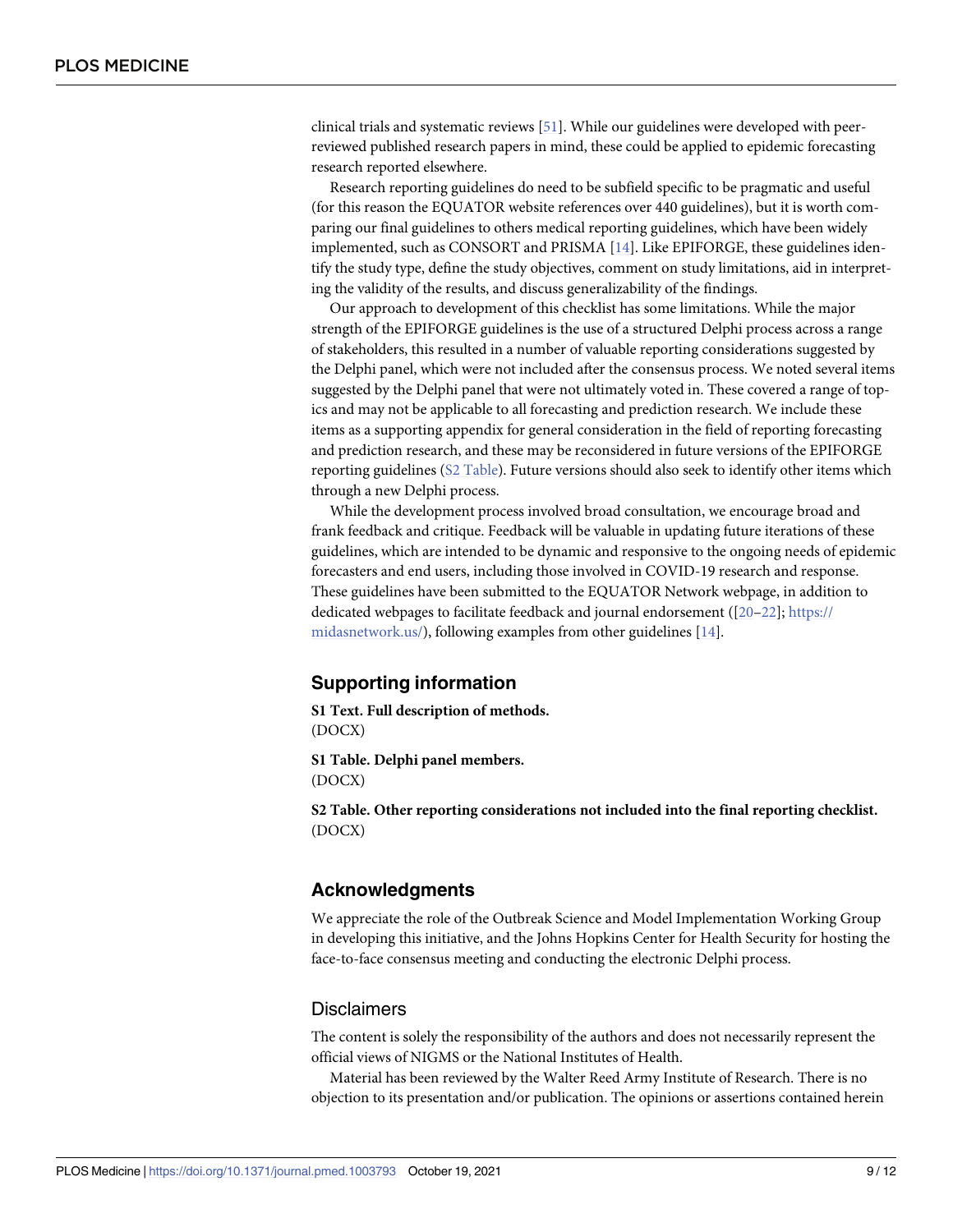<span id="page-9-0"></span>are the private views of the author, and are not to be construed as official, or as reflecting true views of the Department of the Army or the Department of Defense.

The views expressed here are those of the authors and do not necessarily reflect the official policy of the Department of Defense, Department of the Army, US Army Medical Department, or the US Government.

The findings and conclusions in this report are those of the authors and do not necessarily represent the official position of the Centers for Disease Control and Prevention.

This material was approved by Los Alamos National Laboratory (LA-UR-20-24531), which is operated by Triad National Security, LLC, for the National Nuclear Security Administration of the US Department of Energy (Contract No. 89233218CNA000001).

#### **References**

- **[1](#page-1-0).** Lowe R, Stewart-Ibarra AM, Petrova D, García-Díez M, Borbor-Cordova MJ, Mejía R, et al. Climate services for health: predicting the evolution of the 2016 dengue season in Machala. Ecuador Lancet Planet Health. 2017; 1:e142–51. [https://doi.org/10.1016/S2542-5196\(17\)30064-5](https://doi.org/10.1016/S2542-5196%2817%2930064-5) PMID: [29851600](http://www.ncbi.nlm.nih.gov/pubmed/29851600)
- **[2](#page-5-0).** Johansson MA, Apfeldorf KM, Dobson S, Devita J, Buczak AL, Baugher B, et al. An open challenge to advance probabilistic forecasting for dengue epidemics. Proc Natl Acad Sci. 2019; 116:24268–74. <https://doi.org/10.1073/pnas.1909865116> PMID: [31712420](http://www.ncbi.nlm.nih.gov/pubmed/31712420)
- **[3](#page-1-0).** Biggerstaff M, Johansson M, Alper D, Brooks LC, Chakraborty P, Farrow DC, et al. Results from the Second Year of a Collaborative Effort to Forecast Influenza Seasons in the United States. Epidemics. 2018; 24:26–33. <https://doi.org/10.1016/j.epidem.2018.02.003> PMID: [29506911](http://www.ncbi.nlm.nih.gov/pubmed/29506911)
- **[4](#page-1-0).** Ahrens KA, Hutcheon JA, Gavin L, Moskosky S. Reducing Unintended Pregnancies as a Strategy to Avert Zika-Related Microcephaly Births in the United States: A Simulation Study. Matern Child Health J. 2017; 21:982–7. <https://doi.org/10.1007/s10995-017-2275-2> PMID: [28102503](http://www.ncbi.nlm.nih.gov/pubmed/28102503)
- **[5](#page-5-0).** Del Valle SY, McMahon BH, Asher J, Hatchett R, Lega JC, Brown HE, et al. Summary results of the 2014–2015 DARPA Chikungunya challenge. BMC Infect Dis. 2018; 18:245. [https://doi.org/10.1186/](https://doi.org/10.1186/s12879-018-3124-7) [s12879-018-3124-7](https://doi.org/10.1186/s12879-018-3124-7) PMID: [29843621](http://www.ncbi.nlm.nih.gov/pubmed/29843621)
- **[6](#page-4-0).** Evans MV, Dallas TA, Han BA, Murdock CC, Drake JM. Data-driven identification of potential Zika virus vectors. Brady O, editor. eLife. 2017; 6: e22053. <https://doi.org/10.7554/eLife.22053> PMID: [28244371](http://www.ncbi.nlm.nih.gov/pubmed/28244371)
- **[7](#page-5-0).** Funk S, Camacho A, Kucharski AJ, Eggo RM, Edmunds WJ. Real-time forecasting of infectious disease dynamics with a stochastic semi-mechanistic model. Epidemics. 2018; 22:56–61. [https://doi.org/10.](https://doi.org/10.1016/j.epidem.2016.11.003) [1016/j.epidem.2016.11.003](https://doi.org/10.1016/j.epidem.2016.11.003) PMID: [28038870](http://www.ncbi.nlm.nih.gov/pubmed/28038870)
- **[8](#page-1-0).** Kobres P-Y, Chretien J-P, Johansson MA, Morgan JJ, Whung P-Y, Mukundan H, et al. A systematic review and evaluation of Zika virus forecasting and prediction research during a public health emergency of international concern. Pimenta PFP, editor. PLoS Negl Trop Dis. 2019; 13:e0007451. [https://](https://doi.org/10.1371/journal.pntd.0007451) [doi.org/10.1371/journal.pntd.0007451](https://doi.org/10.1371/journal.pntd.0007451) PMID: [31584946](http://www.ncbi.nlm.nih.gov/pubmed/31584946)
- **[9](#page-1-0).** Rainisch G, Asher J, George D, Clay M, Smith TL, Kosmos C, et al. Estimating Ebola Treatment Needs, United States. Emerg Infect Dis. 2015; 21:1273–5. <https://doi.org/10.3201/eid2107.150286> PMID: [26079150](http://www.ncbi.nlm.nih.gov/pubmed/26079150)
- **[10](#page-1-0).** Moghadas SM, Shoukat A, Fitzpatrick MC, Wells CR, Sah P, Pandey A, et al. Projecting hospital utilization during the COVID-19 outbreaks in the United States. Proc Natl Acad Sci. 2020; 117:9122–6. <https://doi.org/10.1073/pnas.2004064117> PMID: [32245814](http://www.ncbi.nlm.nih.gov/pubmed/32245814)
- **[11](#page-1-0).** Alwan NA, Bhopal R, Burgess RA, Colburn T, Cuevas LE, Smith GD, et al. Evidence informing the UK's COVID-19 public health response must be transparent. Lancet. 2020; 395:1036–7. [https://doi.org/10.](https://doi.org/10.1016/S0140-6736%2820%2930667-X) [1016/S0140-6736\(20\)30667-X](https://doi.org/10.1016/S0140-6736%2820%2930667-X) PMID: [32197104](http://www.ncbi.nlm.nih.gov/pubmed/32197104)
- **[12](#page-1-0).** Popper KR, Karl RS. Logic of scientific discovery. London: Hutchinson and Co; 1959.
- **[13](#page-1-0).** Browse reporting guidelines by specialty | The EQUATOR Network. [cited 2021 Aug 13]. Available from: <https://www.equator-network.org/library/browse-reporting-guidelines-by-specialty/>.
- **[14](#page-1-0).** Page MJ, McKenzie JE, Bossuyt PM, Boutron I, Hoffmann TC, Mulrow CD, et al. The PRISMA 2020 statement: an updated guideline for reporting systematic reviews. BMJ. 2021; n71. [https://doi.org/10.](https://doi.org/10.1136/bmj.n71) [1136/bmj.n71](https://doi.org/10.1136/bmj.n71) PMID: [33782057](http://www.ncbi.nlm.nih.gov/pubmed/33782057)
- **[15](#page-1-0).** Hopewell S, Dutton S, Yu L-M, Chan A-W, Altman DG. The quality of reports of randomised trials in 2000 and 2006: comparative study of articles indexed in PubMed. BMJ. 2010; 340:697–7. [https://doi.](https://doi.org/10.1136/bmj.c723) [org/10.1136/bmj.c723](https://doi.org/10.1136/bmj.c723) PMID: [20332510](http://www.ncbi.nlm.nih.gov/pubmed/20332510)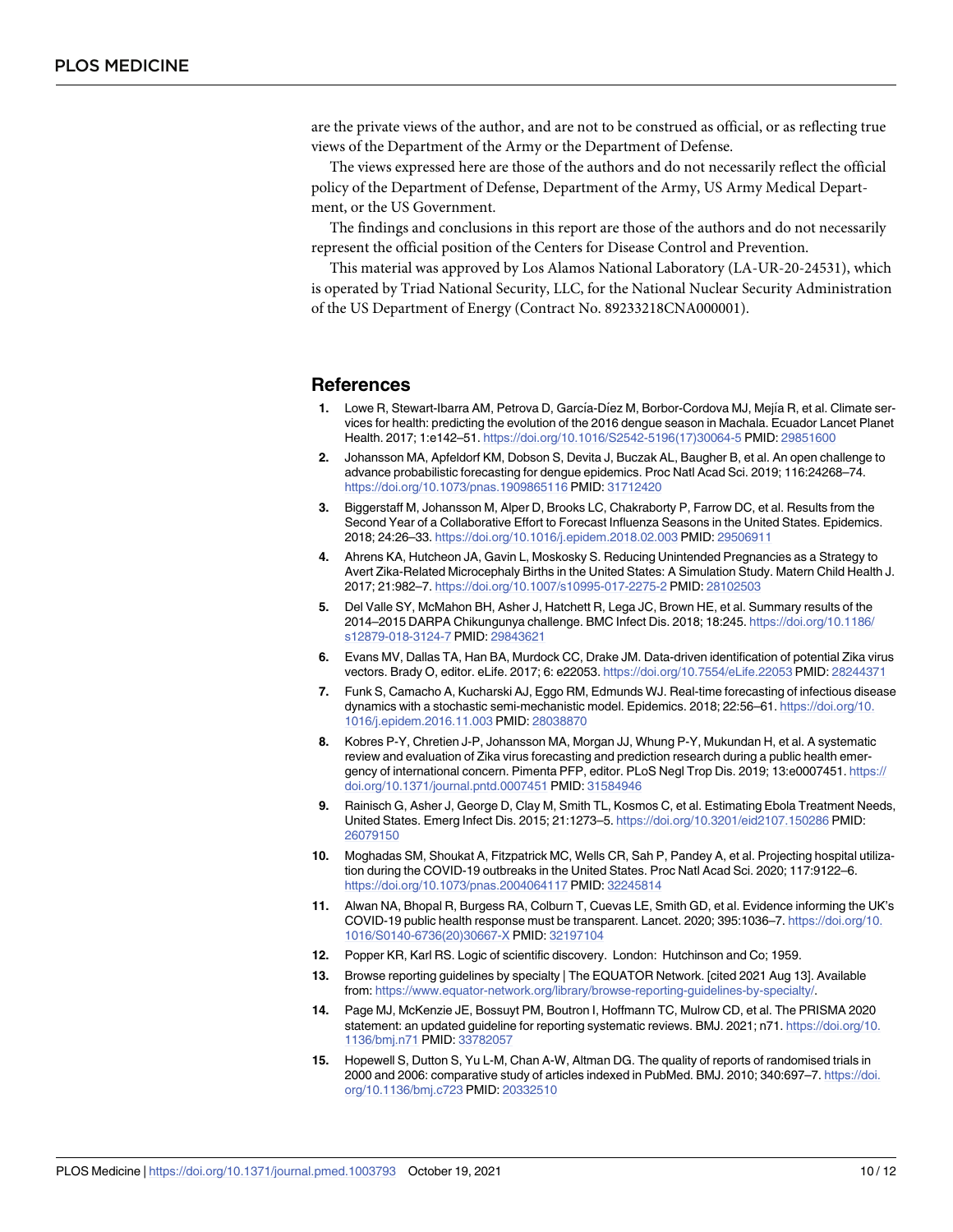- <span id="page-10-0"></span>**[16](#page-1-0).** Behrend MR, Basáñez M-G, Hamley JID, Porco TC, Stolk WA, Walker M, et al. Modelling for policy: The five principles of the Neglected Tropical Diseases Modelling Consortium. PLoS Negl Trop Dis. 2020; 14:e0008033. <https://doi.org/10.1371/journal.pntd.0008033> PMID: [32271755](http://www.ncbi.nlm.nih.gov/pubmed/32271755)
- **[17](#page-1-0).** Pollett S, Johansson M, Biggerstaff M, Morton LC, Bazaco SL, Brett Major DM, et al. Identification and evaluation of epidemic prediction and forecasting reporting guidelines: A systematic review and a call for action. Epidemics. 2020; 33:100400. <https://doi.org/10.1016/j.epidem.2020.100400> PMID: [33130412](http://www.ncbi.nlm.nih.gov/pubmed/33130412)
- **[18](#page-2-0).** Moher D, Schulz KF, Simera I, Altman DG. Guidance for Developers of Health Research Reporting Guidelines. PLoS Med. 2010; 7:e1000217. <https://doi.org/10.1371/journal.pmed.1000217> PMID: [20169112](http://www.ncbi.nlm.nih.gov/pubmed/20169112)
- **[19](#page-2-0).** The EQUATOR Network | Enhancing the QUAlity and Transparency Of Health Research. [cited 2021 Aug 13]. Available from: <https://www.equator-network.org/>.
- **[20](#page-2-0).** Osthus D, Gattiker J, Priedhorsky R, Valle SYD. Dynamic Bayesian Influenza Forecasting in the United States with Hierarchical Discrepancy (with Discussion). Bayesian Anal. 2019; 14:261–312. [https://doi.](https://doi.org/10.1214/18-BA1117) [org/10.1214/18-BA1117](https://doi.org/10.1214/18-BA1117)
- **[21](#page-4-0).** Generous N, Fairchild G, Deshpande A, Valle SYD, Priedhorsky R. Global Disease Monitoring and Forecasting with Wikipedia. PLoS Comput Biol. 2014; 10:e1003892. [https://doi.org/10.1371/journal.](https://doi.org/10.1371/journal.pcbi.1003892) [pcbi.1003892](https://doi.org/10.1371/journal.pcbi.1003892) PMID: [25392913](http://www.ncbi.nlm.nih.gov/pubmed/25392913)
- **[22](#page-2-0).** Colo´n-Gonza´lez FJ, Soares Bastos L, Hofmann B, Hopkin A, Harpham Q, Crocker T, et al. Probabilistic seasonal dengue forecasting in Vietnam: A modelling study using superensembles. PLoS Med. 2021; 18:e1003542. <https://doi.org/10.1371/journal.pmed.1003542> PMID: [33661904](http://www.ncbi.nlm.nih.gov/pubmed/33661904)
- **[23](#page-3-0).** Massad E, Nascimento Burattini M, Khan K, Struchiner CJ, Coutinho FAB, Wilder-Smith A. On the origin and timing of Zika virus introduction in Brazil. Epidemiol Infect. 2017; 145:2303–12. [https://doi.org/](https://doi.org/10.1017/S0950268817001200) [10.1017/S0950268817001200](https://doi.org/10.1017/S0950268817001200) PMID: [28675351](http://www.ncbi.nlm.nih.gov/pubmed/28675351)
- **[24](#page-3-0).** Kissler SM, Tedijanto C, Goldstein E, Grad YH, Lipsitch M. Projecting the transmission dynamics of SARS-CoV-2 through the postpandemic period. Science. 2020; 368:860–8. [https://doi.org/10.1126/](https://doi.org/10.1126/science.abb5793) [science.abb5793](https://doi.org/10.1126/science.abb5793) PMID: [32291278](http://www.ncbi.nlm.nih.gov/pubmed/32291278)
- **[25](#page-4-0).** McGowan CJ, Biggerstaff M, Johansson M, Apfeldorf KM, Ben-Nun M, Brooks L, et al. Collaborative efforts to forecast seasonal influenza in the United States, 2015–2016. Sci Rep. 2019; 9:683. [https://](https://doi.org/10.1038/s41598-018-36361-9) [doi.org/10.1038/s41598-018-36361-9](https://doi.org/10.1038/s41598-018-36361-9) PMID: [30679458](http://www.ncbi.nlm.nih.gov/pubmed/30679458)
- **[26](#page-4-0).** Reich NG, McGowan CJ, Yamana TK, Tushar A, Ray EL, Osthus D, et al. Accuracy of real-time multimodel ensemble forecasts for seasonal influenza in the U.S. PLoS Comput Biol. 2019; 15:e1007486. <https://doi.org/10.1371/journal.pcbi.1007486> PMID: [31756193](http://www.ncbi.nlm.nih.gov/pubmed/31756193)
- **[27](#page-4-0).** Rainisch G, Shankar M, Wellman M, Merlin T, Meltzer MI. Regional Spread of Ebola Virus, West Africa, 2014. Emerg Infect Dis. 2015; 21:444–7. <https://doi.org/10.3201/eid2103.141845> PMID: [25693782](http://www.ncbi.nlm.nih.gov/pubmed/25693782)
- **[28](#page-4-0).** Chretien JP, Rivers CM, Johansson MA. Make Data Sharing Routine to Prepare for Public Health Emergencies. PLoS Med. 2016; 13:e1002109. <https://doi.org/10.1371/journal.pmed.1002109> PMID: [27529422](http://www.ncbi.nlm.nih.gov/pubmed/27529422)
- **[29](#page-4-0).** WHO's code of conduct for open and timely sharing of pathogen genetic sequence data during outbreaks of infectious disease (draft). Available from: [https://www.who.int/blueprint/what/norms](https://www.who.int/blueprint/what/norms-standards/GSDDraftCodeConduct_forpublicconsultation-v1.pdf)[standards/GSDDraftCodeConduct\\_forpublicconsultation-v1.pdf.](https://www.who.int/blueprint/what/norms-standards/GSDDraftCodeConduct_forpublicconsultation-v1.pdf)
- **[30](#page-4-0).** Rivers C, Chretien J-P, Riley S, Pavlin JA, Woodward A, Brett-Major D, et al. Using "outbreak science" to strengthen the use of models during epidemics. Nat Commun. 2019; 10:1–3. [https://doi.org/10.1038/](https://doi.org/10.1038/s41467-018-07882-8) [s41467-018-07882-8](https://doi.org/10.1038/s41467-018-07882-8) PMID: [30602773](http://www.ncbi.nlm.nih.gov/pubmed/30602773)
- **[31](#page-4-0).** Data Availability. PLoS ONE [Internet]. Available from: [https://journals.plos.org/plosone/s/data](https://journals.plos.org/plosone/s/data-availability)[availability.](https://journals.plos.org/plosone/s/data-availability)
- **[32](#page-5-0).** Porgo TV, Norris SL, Salanti G, Johnson LF, Simpson JA, Low N, et al. The use of mathematical modeling studies for evidence synthesis and guideline development: A glossary. Res Synth Methods. 2019; 10:125–33. <https://doi.org/10.1002/jrsm.1333> PMID: [30508309](http://www.ncbi.nlm.nih.gov/pubmed/30508309)
- **[33](#page-5-0).** Perkins TA, Siraj AS, Ruktanonchai CW, Kraemer MUG, Tatem AJ. Model-based projections of Zika virus infections in childbearing women in the Americas. Nat Microbiol. 2016; 1. [https://doi.org/10.1038/](https://doi.org/10.1038/nmicrobiol.2016.126) [nmicrobiol.2016.126](https://doi.org/10.1038/nmicrobiol.2016.126) PMID: [27562260](http://www.ncbi.nlm.nih.gov/pubmed/27562260)
- **[34](#page-5-0).** Frequently Asked Questions: AI and IP Policy. [cited 2021 Aug 13]. Available from: [https://www.wipo.](https://www.wipo.int/about-ip/en/artificial_intelligence/faq.html) [int/about-ip/en/artificial\\_intelligence/faq.html.](https://www.wipo.int/about-ip/en/artificial_intelligence/faq.html)
- **[35](#page-5-0).** Venkatramanan S, Lewis B, Chen J, Higdon D, Vullikanti A, Marathe M. Using data-driven agent-based models for forecasting emerging infectious diseases. Epidemics. 2018; 22:43–9. [https://doi.org/10.](https://doi.org/10.1016/j.epidem.2017.02.010) [1016/j.epidem.2017.02.010](https://doi.org/10.1016/j.epidem.2017.02.010) PMID: [28256420](http://www.ncbi.nlm.nih.gov/pubmed/28256420)